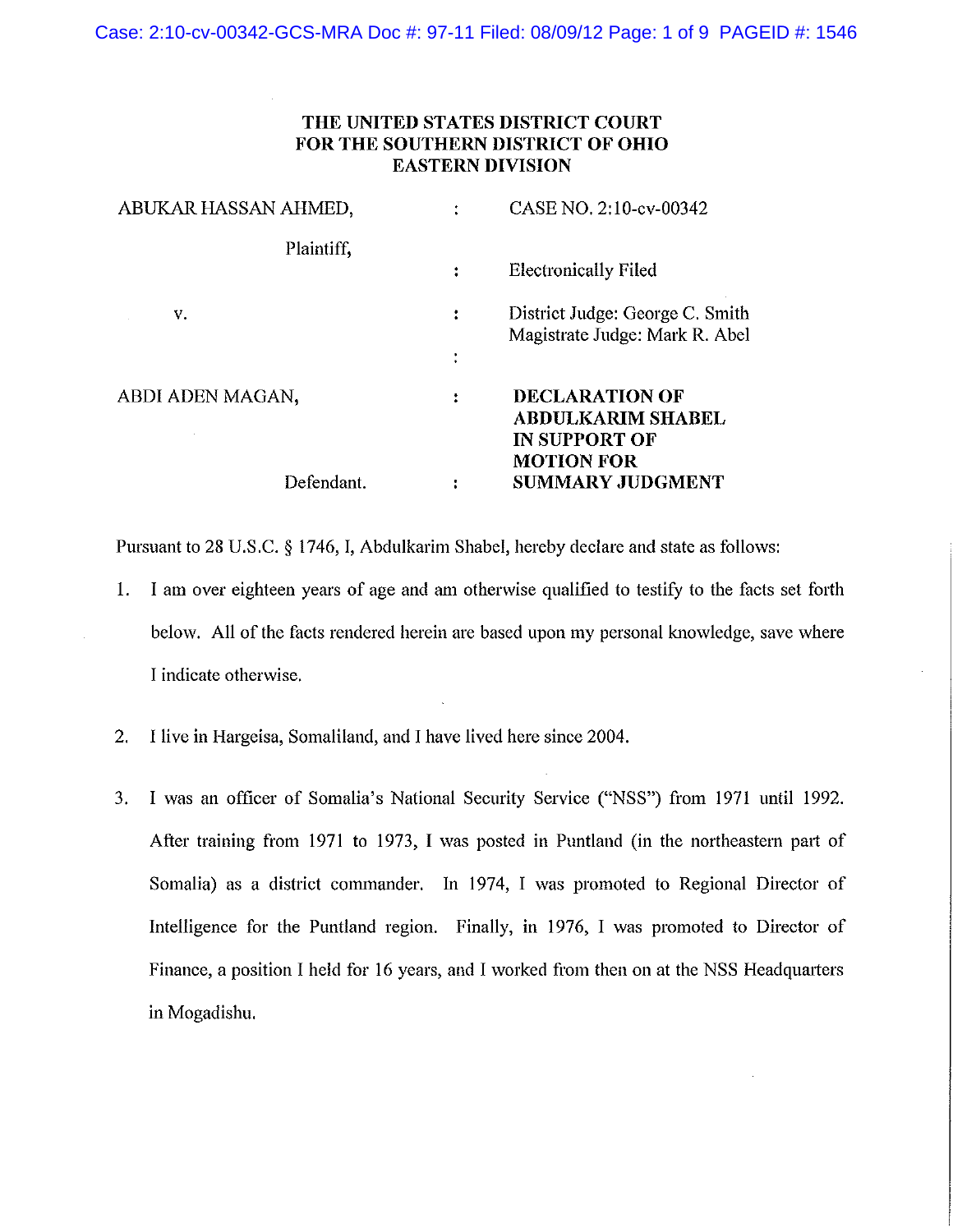- $4.$ In my capacity as the NSS Director of Finance, I was aware in a general way of the structure and function of all departments of the NSS, because everything that required funding also required my approval. The NSS budget increased every year I served in this position.
- 5. Due to my training and years of experience in the NSS, I am quite familiar with the history of the NSS, its legal authority, and its command structure. I am also personally familiar with the Defendant in this case, Colonel Abdi Aden Magan.
- 6. As a result of the 1969 coup that brought Siad Barre to power, the Supreme Revolutionary Council ("SRC") seized power, killing or imprisoning members of the prior government. The top five members of the SRC comprised the "politburo," which ruled the country directly. In order of rank and authority the members of the politburo were: 1) Siad Barre, 2) Mohamed Ali Samantar, 3) Hussein Kulmiye Afrax, 4) Ahmed Suleiman Abdullah ("Dufle"), and 5) Ismael Ali Abokar.
- $7.$ The NSS was the official government security agency. In his capacity as the President of the SRC, Siad Barre created the NSS by enacting Law No. 14 on 15 February 1970. A true and correct copy is attached hereto as Exhibit 1. This law authorized NSS officers to search any person, property or house in the whole territory of the Republic of Somalia, and to take any property, if they were informed or had a well-grounded suspicion of a crime against the security of the state. See Exhibit 1, Art. 4. NSS officers were empowered to arrest any person on the same grounds. See Exhibit 1, Art. 6.
- Law No. 14 further authorized the National Security Court ("NSC") to review NSS arrests 8. after the fact, subject to the absolute authority of the SRC, by confirming or recalling the arrests. See Exhibit 1, Art. 6. By law, then, and in practice, NSS officers had the power to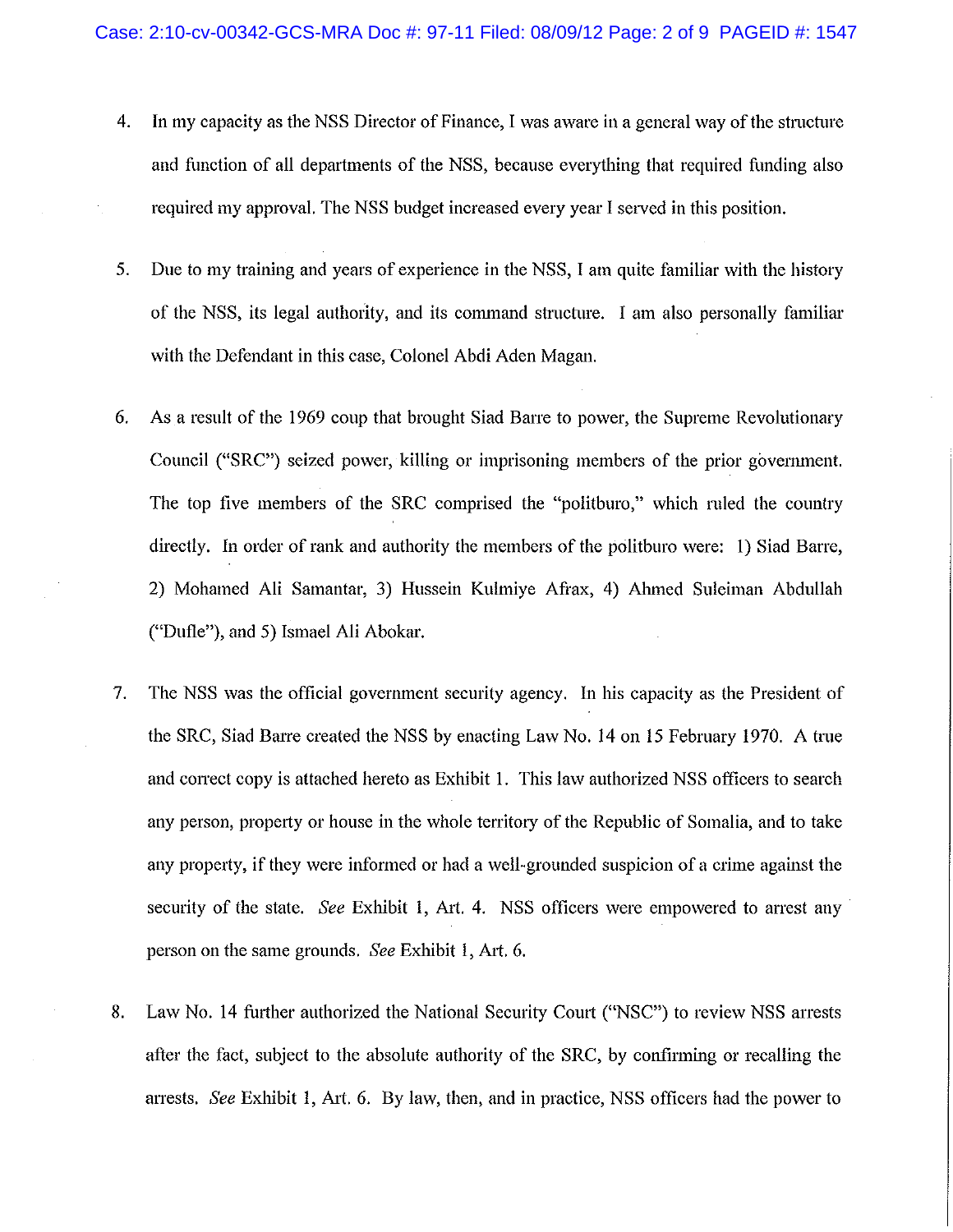make arrests without first obtaining authorization from the NSC. Furthermore, to my knowledge, the NSS did not wait to interrogate a person until first receiving an order from the NSC. The NSC also did not authorize, direct, or otherwise intervene in interrogations. That was not the NSC's function. Interrogations fell only within the NSS authority and not the NSC's authority.

- 9. From 1972 to 1982, Ahmed Suleiman Abdullah ("Dufle") was the head of the NSS. From 1983 until at least 1989, Mohamed Jibril Muse headed the NSS.
- 10. The NSS was administered according to regions, with regions being composed of districts. Regional directors reported directly to the head of the NSS – at first Dufle and later Mohamed Jibril Muse. In addition, every NSS region kept a department in military intelligence.
- 11. For a time, the NSS had a functioning chain of command in which subordinates respected and obeyed their superiors. However, after the attempted coup in the late 1970s, the Barre Regime started targeting people based on their clan family, particularly the Isaaq and Hawive, and their perceived opposition to the regime. Some people were put in positions of authority within the NSS based on clan-family loyalty and perceived support for the regime even though they had no training.
- 12. By the 1980s, things got out of hand. NSS officers acted with impunity. Even though some clan-families were targeted, nobody was safe. Even I was arrested multiple times on suspicion of supporting the Somali National Movement, a resistance movement in the northwestern part of Somalia, based on the arbitrary fact that I was born Isaaq. I was first arrested in 1985, again in 1987, and once more in 1989.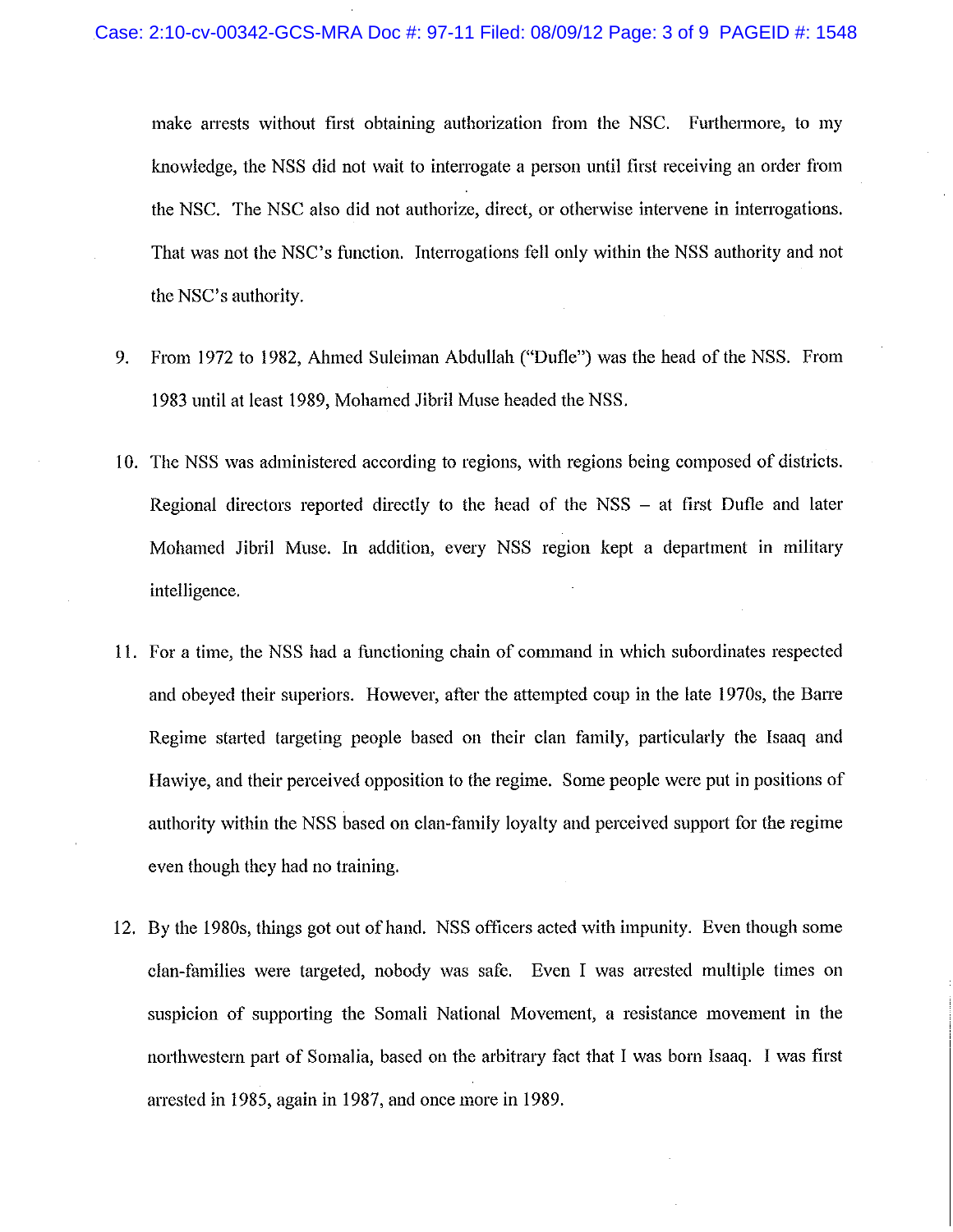- 13. At NSS Headquarters, it was well known that Colonel Abdi Aden Magan was one of the officers promoted because of his clan affiliation (Marehan, same as Siad Barre) and loyalty to the regime. We officers at the NSS Headquarters all knew each other, and the reasons for Magan's promotion were not hidden from us. Magan had the reputation of being one of the cruelest officers, and it was generally known he was selected from among the Marehan officers to be Chief of the NSS Department of Investigations for this reason.
- 14. I first saw Colonel Magan in 1985, while I was being held at the detention facilities at the NSS Headquarters in Mogadishu. While I was incarcerated in a cell reserved for officers, I saw Colonel Magan, who at that time was a First Lieutenant, enter the facility with a detainee. I saw Colonel Magan and his men beat this man brutally until he passed out.
- 15. Though I did not personally witness it, I knew members of the NSS tortured many, many people, especially members of the Isaaq and Hawiye clans. After receiving reports of specific individuals being tortured, I had informal conversations with several officers at the NSS Headquarters. As a result of these conversations I concluded that NSS officers frequently tortured prisoners, especially if they were Isaaq or Hawiye, and I concluded further that the higher-ranking officers working in the NSS Headquarters knew the nature of NSS interrogation practices.

I declare under penalty of perjury under the laws of the United States of America that the foregoing is true and correct to the best of my recollection.

Dated:  $\frac{1}{\sqrt{3}}$  2012

Abdulkarim Shabel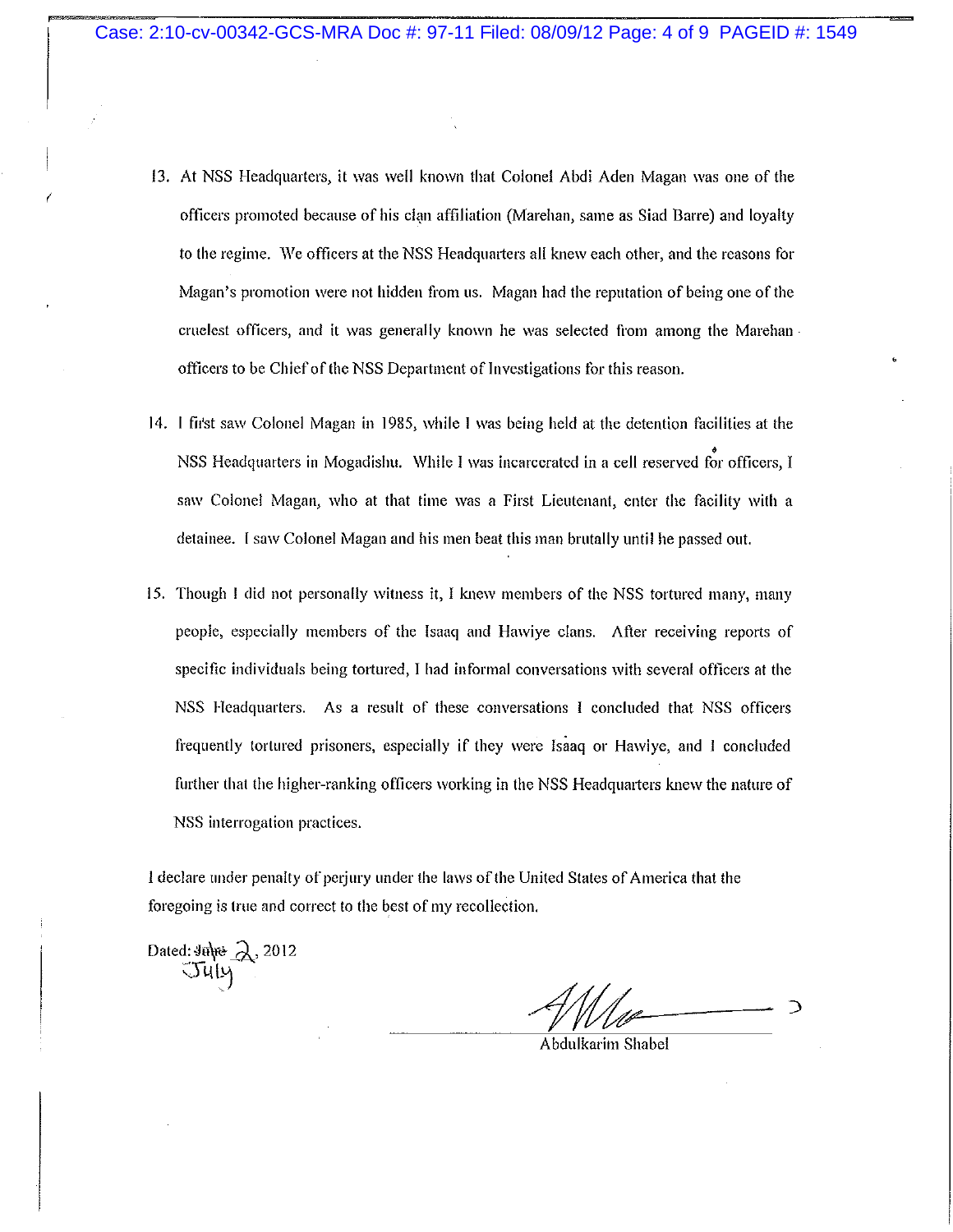# **THE UNITED STATES DISTRICT COURT FOR THE SOUTHERN DISTRICT OF OHIO EASTERN DIVISION**

| <b>ABUKAR HASSAN AHMED</b> |                | CASE NO., 2:10-cv-00342     |
|----------------------------|----------------|-----------------------------|
| Plaintiff,                 | $\ddot{\cdot}$ | <b>Electronically Filed</b> |
|                            | $\ddot{\cdot}$ | Judge George C. Smith       |
|                            | $\ddot{\cdot}$ | Magistrate Judge Abel       |
| V.                         | $\ddot{\cdot}$ |                             |
| ABDI ADEN MAGAN,           |                |                             |
| Defendant.                 |                |                             |

# **EXHIBITS IN SUPPORT OF DECLARATION OF ABDULKARIM SHABEL IN SUPPORT OF MOTION FOR SUMMARY JUDGMENT**

**Exhibit 1:** February 15, 1970 Somali Law No. 14 (P-000979-981).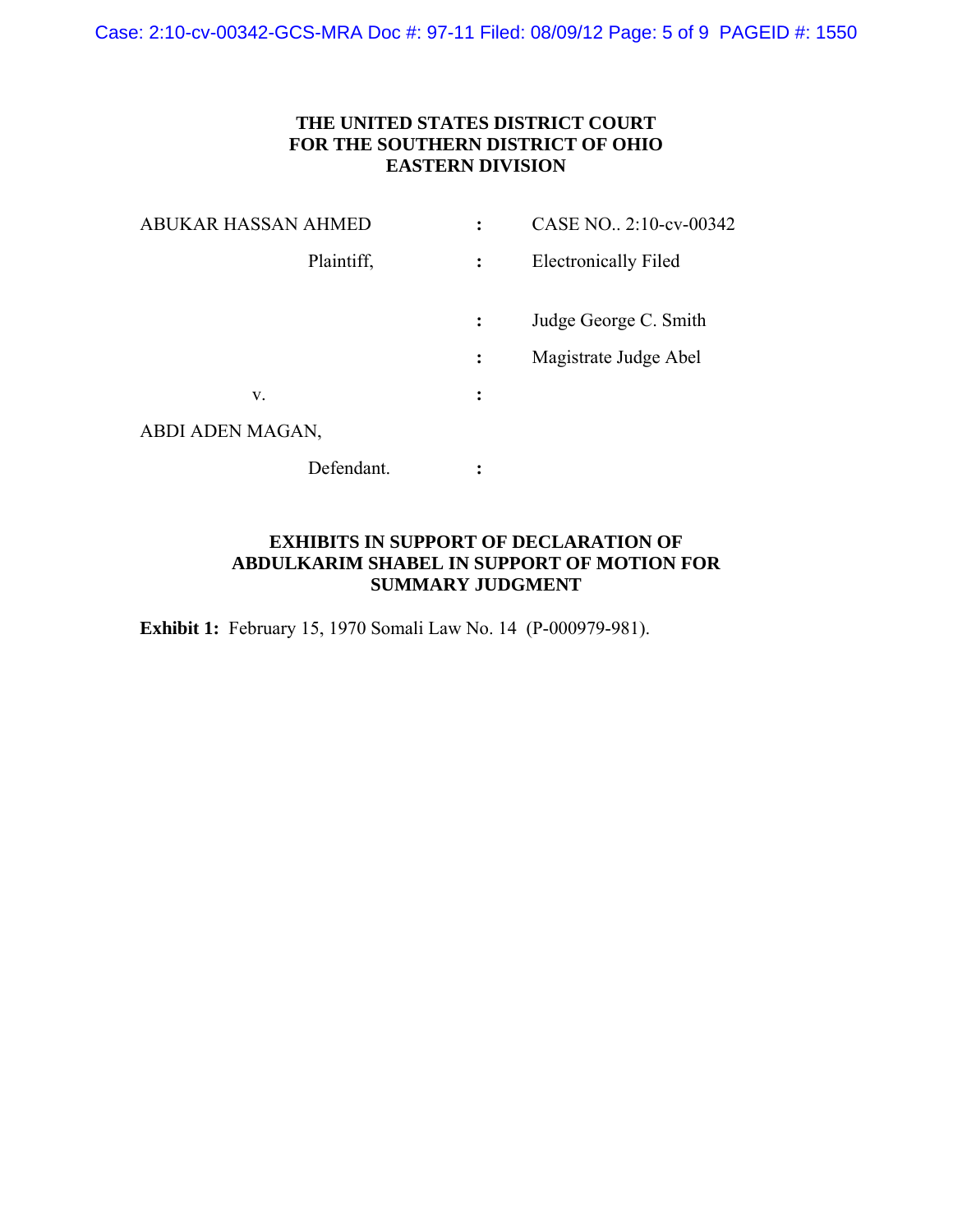# **Exhibit 1: February 15, 1970 Somali Law No. 14 (Bates Nos. P-00097-981)**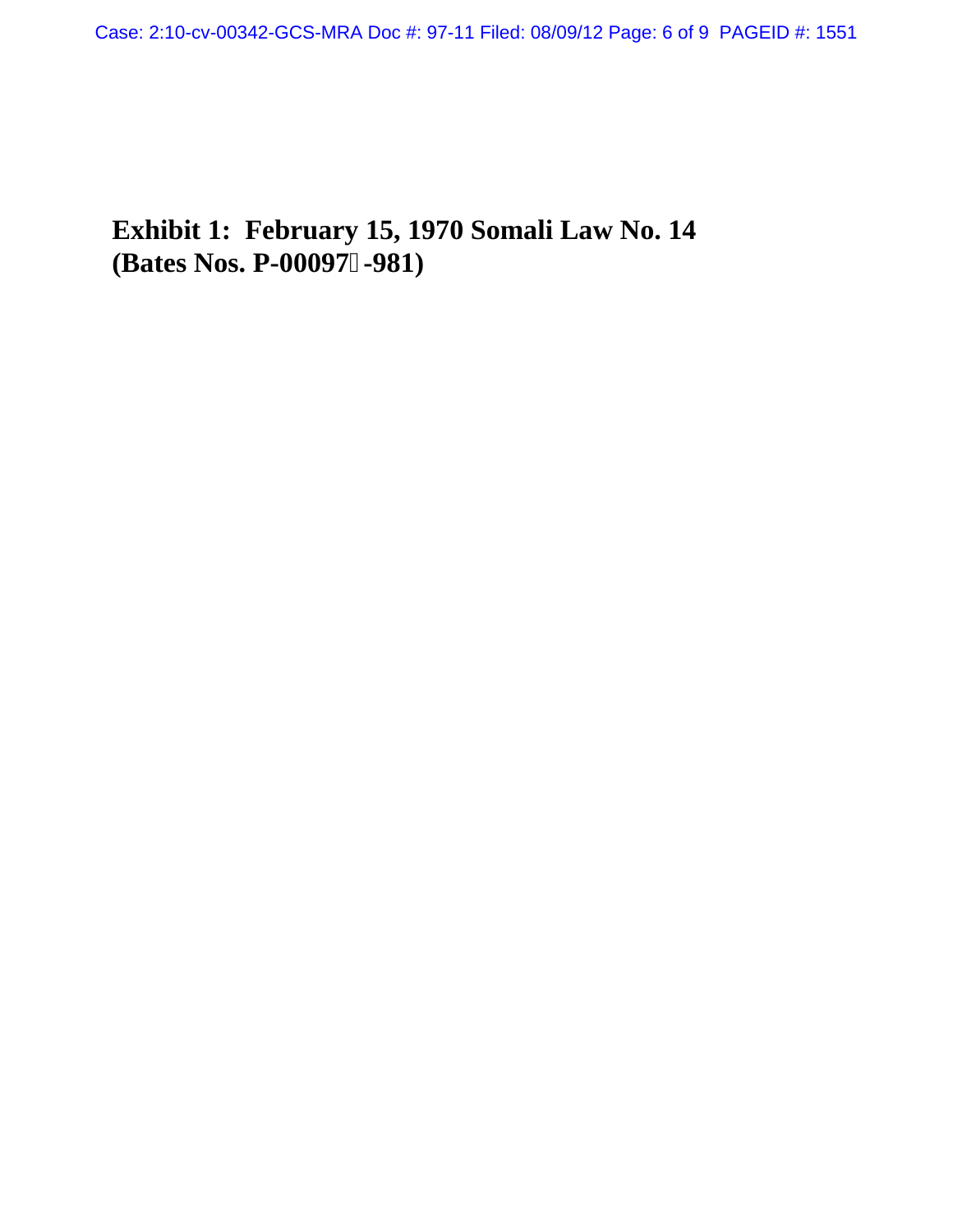LAW No. 14 of the 15 February 1970. Establishment of the National Security Service.

#### THE PRESIDENT OF THE SUPREME REVOLUTIONARY COUNCIL

HAVING SEEN the first Charter of the Revolution; CONSIDERING THE NECESSITY to establish a National Security Service;

# APPROVES AND ENACTS

the following Law:

# Article 1

# (Establishment)

The National Security Service, with effect from the 8th January 1970,, is hereby established.

### Article 2

## $(Staff)$

The Staff of the National Security Service shall, by order of  $1.1$ the President of the National Security Service share, by State of<br>the President of the Supreme Revolutionary Council, consist of<br>persons detached from the Army, Police and other sectors.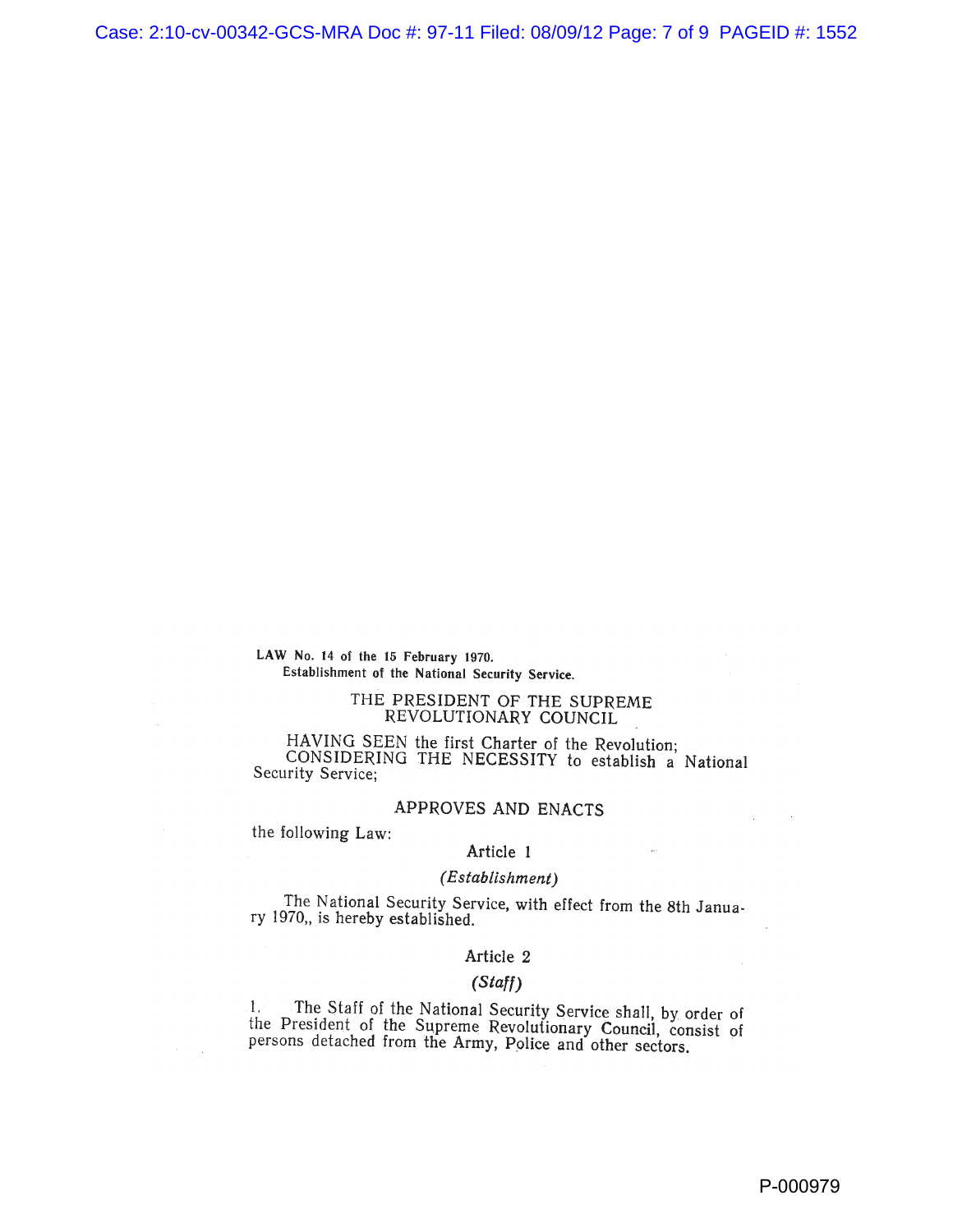# $-204-$

The members of the National Security Service shall be gov- $2.$ erned by the Armed Forces Penal Code and existing disciplinary Regulations. Such disciplinary regulations shall apply until a special one for the Servce is made by decree of the President of the Supreme Revolutionary Council.

#### Article 3

# (Jurisdiction)

The National Security Service has jurisdiction over the whole<br>territory of the Republic. Its services may be used for National interest anywhere outside the Republe, when and as need might be.

# Article 4

# (Power to search and sequestrate)

If urgent need be, the members of the National Security Service shall, without any warrant, have the power to search any person, property or house, and to sequestrate any property, in case they are informed or have a well-grounded suspicion that a crime was committed against the security of the State.

#### Article 5

# (Power to enter for inquest)

The members of the National Security Service shall have the power to enter any licenced premise or any other concern to make an inquest thereon for purposes relating to the National Security.

# Article 6

# (Power to arrest)

The Members of the National Security Service shall, without any warrant, have the power to arrest any person, in case they are informed or have a well-grounded suspicion that a crime was committed against the security of the State.

The measures referred to in article 4, 5 and 6 shall be, without delay, transmitted to the competent National Security Court for the confirmation order.

The competent National Security Court shall, on receiving the notice of any of the measures referred to in the preceding paragraph, issue a confirmation order or recall the measure by a final decision.

The Supreme Revolutionary Council may change or set aside, in whole or in part, with or without remand, the decision referred to in the preceding paragraph.